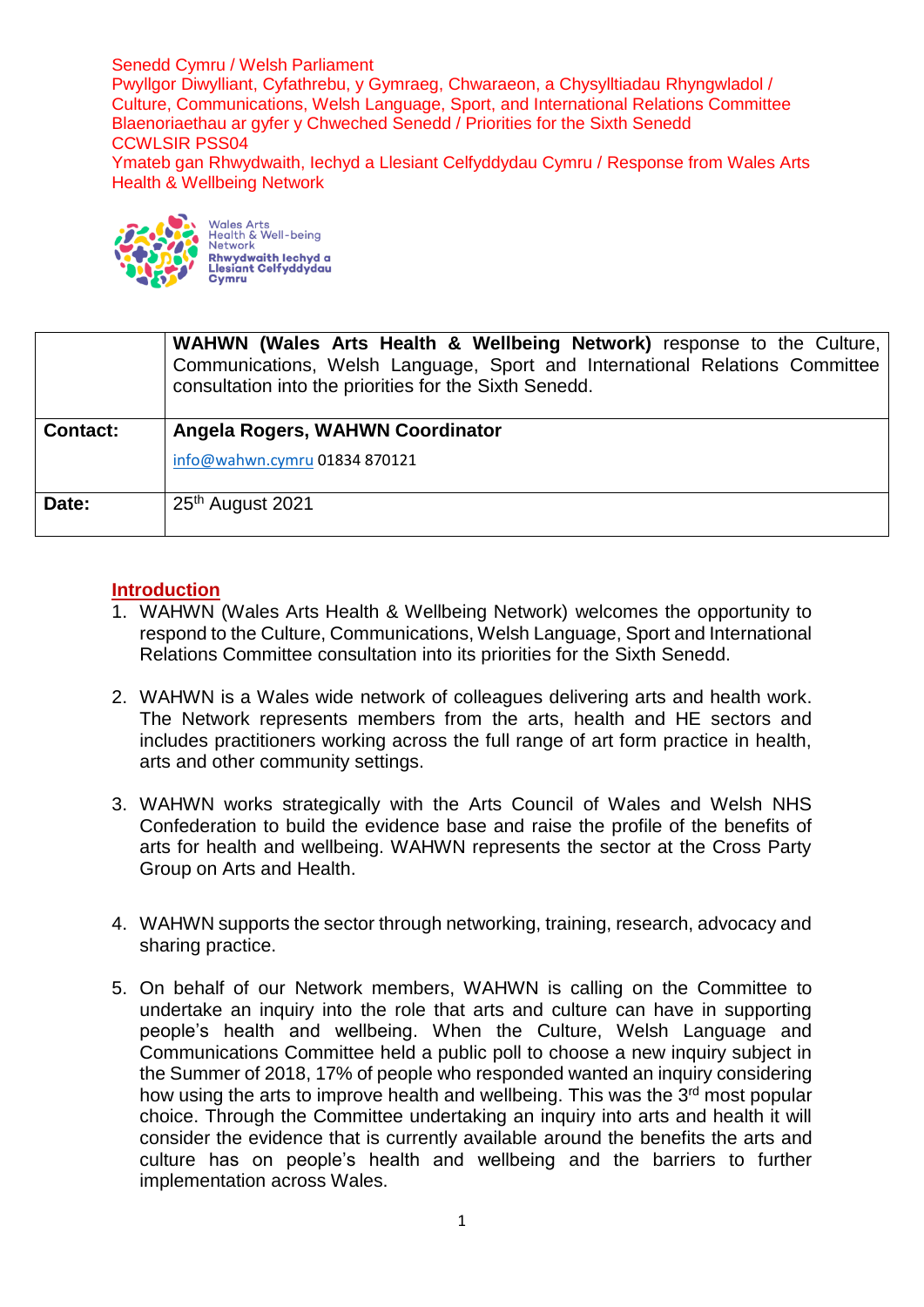Senedd Cymru / Welsh Parliament

Pwyllgor Diwylliant, Cyfathrebu, y Gymraeg, Chwaraeon, a Chysylltiadau Rhyngwladol / Culture, Communications, Welsh Language, Sport, and International Relations Committee Blaenoriaethau ar gyfer y Chweched Senedd / Priorities for the Sixth Senedd CCWLSIR PSS04

Ymateb gan Rhwydwaith, Iechyd a Llesiant Celfyddydau Cymru / Response from Wales Arts Health & Wellbeing Network



Wales Arts<br>Health & Well-being<br>Network Network<br>**Rhwydwaith lechyd a**<br>Llesiant Celfyddydau **Cymru** 

## **What is the current impact of the COVID-19 pandemic on your sector, and what further support is needed from the Welsh and UK Governments both to mitigate the impact of the pandemic and enable the post-pandemic recovery?**

- 6. The pandemic has underlined the importance of partnership working across different sectors, such as arts and health and social care. COVID-19 has impacted all sectors of public life, and it is important therefore that Wales adopts a crosssector, joined up response. Since March 2020 WAHWN's priority has been supporting and representing our members to respond to COVID-19. In addition to supporting members, we have been working closely with our partners to explore how our sector can contribute to a 'whole system' perspective. Working in partnership with Y Lab (an innovation and research partnership between Cardiff University and Nesta) on the HARP programme (Health Arts Research People) we have been exploring how we can generate, grow and learn about impactful innovations that support the health and wellbeing of the people of Wales, and in particular addressing health inequalities which have been exacerbated by Covid-19.
- 7. The response to COVID-19 could not have happened without the excellent partnership working across Wales with local government, the voluntary sector and the private sector. In addition to working closely with arts, health and social care Network members, we have also raised awareness of the significant positive impact that the arts and creative activity can have on people's health and wellbeing, especially in relation to loneliness and social isolation during the time of lockdown restrictions. We commissioned and promoted a film in 2020 highlighting how the arts are significantly supporting the mental health and wellbeing in Wales. <https://vimeo.com/430381462/3479b074d6>
- 8. In response to the extreme challenges faced by arts and health freelance practitioners as a result of Covid-19, WAHWN is delivering an artist well-being programme 'How Ya Doing? Sut Mae'n Mynd?
- 9. The annual turnover of the arts industry in Wales is around £2.2 billion a year. The sector employs 56,000 people, many of whom work as freelancers. As the sector is reliant on people coming together in close contact, it has faced some of the most hard-hitting structural challenges of any industry. Shutting services and closing doors to the public, coupled with the feeling of isolation, has meant that many artists have found themselves in financial difficulties, despite interventions such as the Furlough Scheme, the Self Employment Income Support Scheme and the Arts Council of Wales' Arts Resilience Fund with its urgent response fund for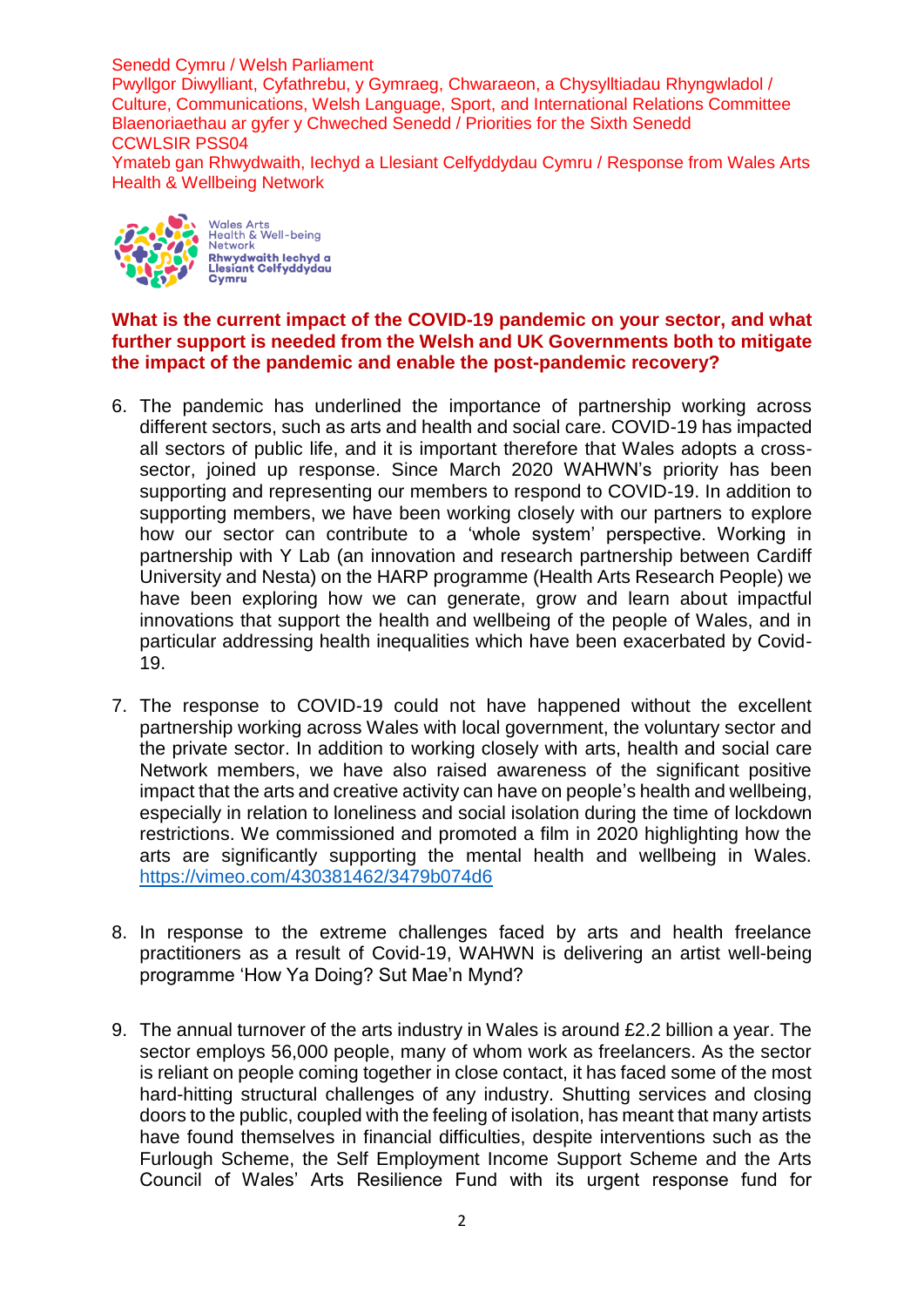Senedd Cymru / Welsh Parliament

Pwyllgor Diwylliant, Cyfathrebu, y Gymraeg, Chwaraeon, a Chysylltiadau Rhyngwladol / Culture, Communications, Welsh Language, Sport, and International Relations Committee Blaenoriaethau ar gyfer y Chweched Senedd / Priorities for the Sixth Senedd CCWLSIR PSS04

Ymateb gan Rhwydwaith, Iechyd a Llesiant Celfyddydau Cymru / Response from Wales Arts Health & Wellbeing Network



individuals. The economic impact and the wellbeing of artists should be considered by Welsh Government in any COVID-19 recovery proposals.

- 10.The introduction of social distancing, self-isolation, and lockdown policies meant that many, if not all, arts practitioners in Wales had to change the way they provided their services. Many of our members have switched to delivering services online and, at pace, were able to implement digital service techniques such as online classes through platforms such as Zoom, YouTube, and various social media channels. Some included creative activities within food parcels distributed by local authorities and charities. This was an effective way to ensure people remained connected to each other and still engaged in artistic, creative activity. Studies have demonstrated the many physical and mental health benefits of participation in the arts, which is especially critical during times of social isolation.
- 11.Throughout the pandemic Health Boards continued to work with their Arts Coordinators as well as working with commissioned artists. These relationships played a vital role to ensure that a strong connection with the arts was maintained for both recovering patients and frontline staff.

## **What issues should the committee prioritise in planning our work programme for the immediate and longer term?**

## **Arts and health**

- 12.One of the key priority areas is around the role that arts and culture can have on supporting people's health and wellbeing and therefore we are calling on the Committee to undertake an inquiry on this area. Through having an inquiry into arts and health it will consider the evidence that is currently available around the benefits the arts have on people's health and wellbeing and the barriers to further implementation across Wales.
- 13.Over recent years, Wales has led the way in developing arts and health initiatives which enhance the lives of the most vulnerable in society, keeping people healthy and close to their communities for longer. **[Research](https://www.nhsconfed.org/sites/default/files/media/Arts-health-and-wellbeing_0.pdf)** highlights that access to arts opportunities and participation in the arts can dramatically improve health outcomes and wellbeing, counter inequalities and increase social engagement. As a supplement to medicine and care, the evidence suggests that engagement with the arts can improve a person's physical and mental wellbeing. The benefits of arts activities are being seen beyond traditional settings, and their role in supporting communities and individuals who would otherwise be excluded is increasingly being recognised.